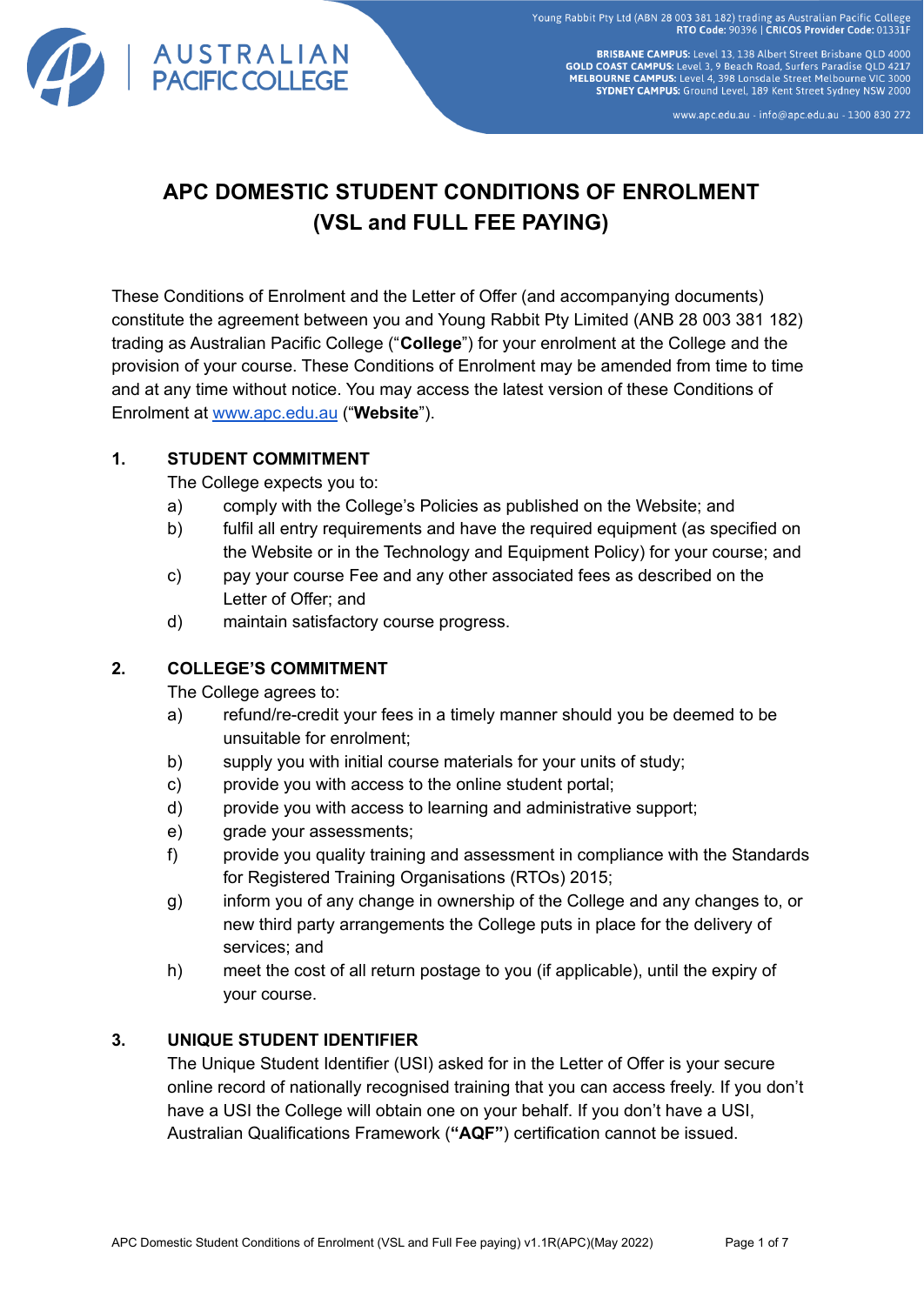

**BRISBANE CAMPUS:** Level 13, 138 Albert Street Brisbane OLD 4000 **GOLD COAST CAMPUS:** Level 3, 9 Beach Road, Surfers Paradise QLD 4217<br>MELBOURNE CAMPUS: Level 3, 9 Beach Road, Surfers Paradise QLD 4217 SYDNEY CAMPUS: Ground Level, 189 Kent Street Sydney NSW 2000

www.apc.edu.au - info@apc.edu.au - 1300 830 272

### **4. DISCIPLINE AND BEHAVIOUR**

You must follow the College's Domestic Student Handbook and Student Code of Conduct and all College policies and procedures, or you may be suspended or expelled. These cover topics such as personal conduct, treatment of others, academic conduct and care and respect for College resources and reputation while you are a student at the College. All documents can be found on the College's Website.

#### **5. COURSE PROGRESS AND DURATION**

- a) All students must maintain satisfactory course progress.
- b) The duration of your Unit of Study/Course is specified in your VET Course Tuition Schedule attached to your Letter of Offer. In the event you encounter difficulties in completing your Unit of Study/Course within the prescribed duration and you wish to extend your Unit of Study/Course please contact the Registrar on registrar@apc.edu.au to discuss your situation. Please note extensions are subject to availability and the College retains the right to refuse an extension at its absolute discretion.

#### **6. COURSE FEES**

- a) There are a number of ways you may choose to pay for your study at the College:
	- i) payment of tuition fees by Unit of Study prior to the census date and in accordance with any invoice issued by the College by direct debit or credit card; or
	- ii) by applying for an income contingent loan from VET Student Loans to pay for your tuition fees.
- b) Information on the VET Student Loans scheme can be found at [www.studyassist.gov.au](http://www.studyassist.gov.au)
- c) If you agree to pay the Course Fee and not use a VET Student Loan, you must:
	- i) make payment of those fees as they fall due and payable using one of the methods set out in your Letter of Offer (Payment Options);
	- ii) give your consent to the College to draw down instalments (if agreed) on the due date, or
	- iii) pay all such instalments on or before the due date.
- d) If you do not use a VET Student Loan and if you fail to pay any part of the Course Fee by the due date, the College reserves the right to:
	- i) withhold provision of course materials;
	- ii) restrict access to the online student portal;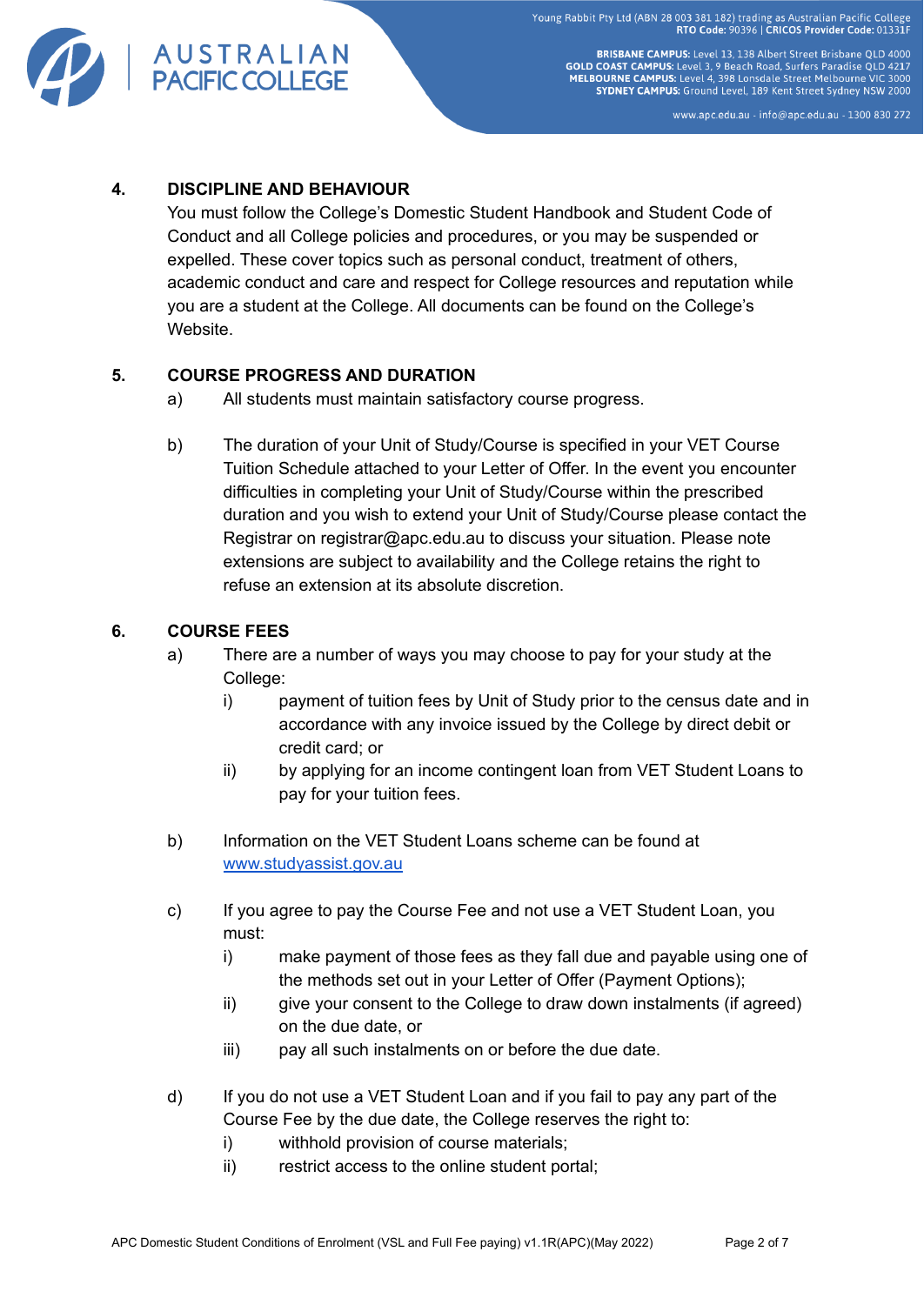

**BRISBANE CAMPUS:** Level 13, 138 Albert Street Brisbane QLD 4000 **GOLD COAST CAMPUS:** Level 3, 9 Beach Road, Surfers Paradise QLD 4000<br>**GOLD COAST CAMPUS:** Level 3, 9 Beach Road, Surfers Paradise QLD 4217<br>**MELBOURNE CAMPUS:** Level 4, 398 Lonsdale Street Melbourne VIC 3000 SYDNEY CAMPUS: Ground Level, 189 Kent Street Sydney NSW 2000

www.apc.edu.au - info@apc.edu.au - 1300 830 272

- iii) withhold grading of assessments; and
- iv) notify relevant credit agencies of your default.
- e) For both VSL and Non-VSL students, the Course Fee does not include:
	- i) postage of any assessments or other materials by you to the College; or
	- ii) any materials, software programs and equipment required for your course. See Website for details of these requirements.

# **7. VET STUDENT LOANS**

You may use VET Student Loans ("**VSL**") to pay your Course Fees and in doing so you recognise that VSL is a loan scheme and can only be used for tuition fees. You acknowledge and agree to the rules of the VSL scheme as published by the Commonwealth government and understand that the census date of each term is the last day of possible withdrawal in which you will not incur debt unless extraordinary circumstances exist.

#### **8. ASSESSMENT ISSUES**

If you are unhappy with your assessment task or result, please discuss this with your trainer or assessor who will explain the task or how the result was determined. The College offers support to students via intervention meetings and Progression And Support System (PASS) program if appropriate. Please refer to the College's Intervention Policy on the Website and Student Care for further information and support.

# **9. CHANGES TO COURSE AND COURSE FEES**

The College may make changes to your course, Course Fees and course materials as reasonably required. However, the College undertakes to allow you to complete any course you have begun at the same Course Fees that applied when you commenced your study up to a maximum period of three calendar years from the commencement date of your course.

# **10. DEFERMENT OF STUDIES**

In compassionate and compelling circumstances that directly impacts your ability to undertake your studies, you may request a deferral of your Course. You will need to complete a Student Course Variation Form ("**SCV Form**") and contact the Registrar on registrar@apc.edu.au. Please note any request for deferral will be considered on a case by case basis and will be granted by the College in its absolute discretion and subject to any legal or regulatory requirements. No refund of fees will apply and you will still be liable for all payments due under this Agreement.

# **11. TRANSFER OF COURSE OR UNIT OF STUDY**

If you wish to transfer to another unit of study or course offered by the College: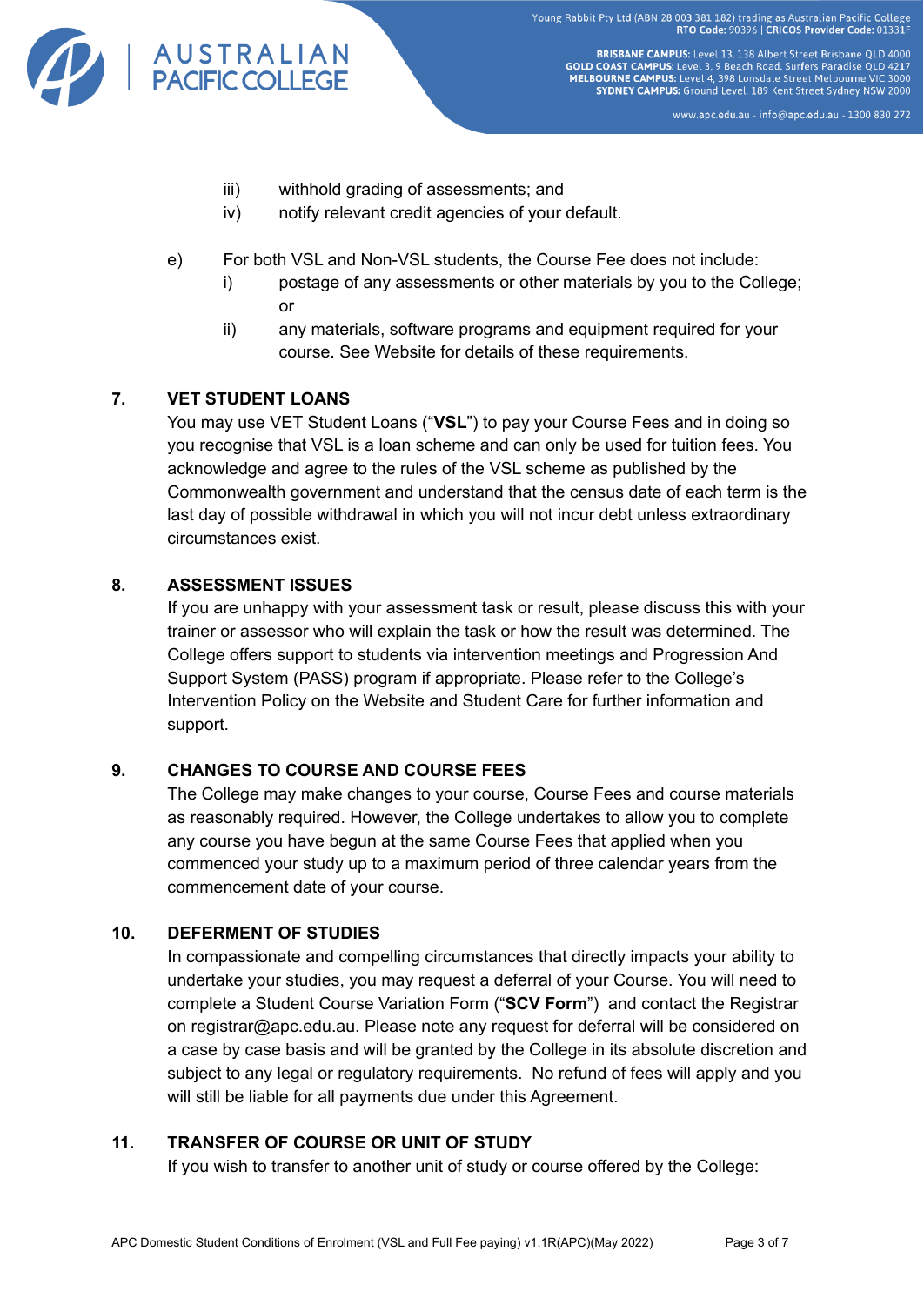

**BRISBANE CAMPUS:** Level 13, 138 Albert Street Brisbane OLD 4000 **GOLD COAST CAMPUS:** Level 3, 9 Beach Road, Surfers Paradise QLD 4000<br>**GOLD COAST CAMPUS:** Level 3, 9 Beach Road, Surfers Paradise QLD 4217<br>**MELBOURNE CAMPUS:** Level 4, 398 Lonsdale Street Melbourne VIC 3000 SYDNEY CAMPUS: Ground Level, 189 Kent Street Sydney NSW 2000

www.apc.edu.au - info@apc.edu.au - 1300 830 272

- a) You will need to submit a SCV Form in writing prior to the census date;
- b) The date you submit a transfer request will affect the re-credit or refund of your Unit of Study/Course fees;
- c) The College reserves the right to refuse your transfer request;
- d) If the College approves your request to transfer you will be withdrawn from your current Unit of Study/Course and enrolled into the new Unit of Study/Course.
- e) If you are a VSL student a re-credit of your fees for the Unit of Study/course that you are transferring from will be dealt with in accordance with clauses 12(a) and (b) of these Conditions of Enrolment.
- f) If you are a non-VSL student a refund of your fees for the Unit of Study/course that you are transferring from will be dealt with in accordance with clauses 13(a) and (b) of these Conditions of Enrolment.
- g) You will be enrolled in the new Unit of Study or Course and issued with the applicable documentation and invoiced for that Unit of Study/Course.
- h) Only one Unit of Study/Course transfer is permitted.

#### **12. WITHDRAWAL FROM A COURSE AND RE-CREDITS - VSL STUDENTS**

- a) If you wish to terminate your studies or withdraw from a unit of study/course, you must notify the College in writing ("using SCV Form and a Re-credit Request Form").
- b) A re-credit for that Unit of Study fee, will only be issued if the College receives the SCV and Re-credit Request Forms on or before the Census Date for that Unit of Study. If you do this, will you not incur a VSL debt for that Unit of Study.
- c) If you fail to notify the College in writing using the SCV form and Re-credit Request Form on or before the Census Date, you will be liable to pay the Unit of Study fee to the College in full. You will incur a VSL debt for that Unit of Study.

#### **13. WITHDRAWAL FROM A COURSE AND REFUNDS - NON-VSL STUDENTS**

- a) If you wish to terminate your studies or withdraw from a Unit of Study/course, you must notify the College in writing (using a SCV Form and a Refund Request Form").
- b) If the SCV and Refund Request Forms are received by the College on or before the Census Date for that Unit of Study, the College will refund the fees for that Unit of Study.
- c) If the SCV and Refund Request Forms are received by the College after the Census Date, the College will not refund the fee for that Unit of Study.
- d) Any refund that is payable by the College will be issued within 28 days of receipt of the SCV and Refund Request Forms.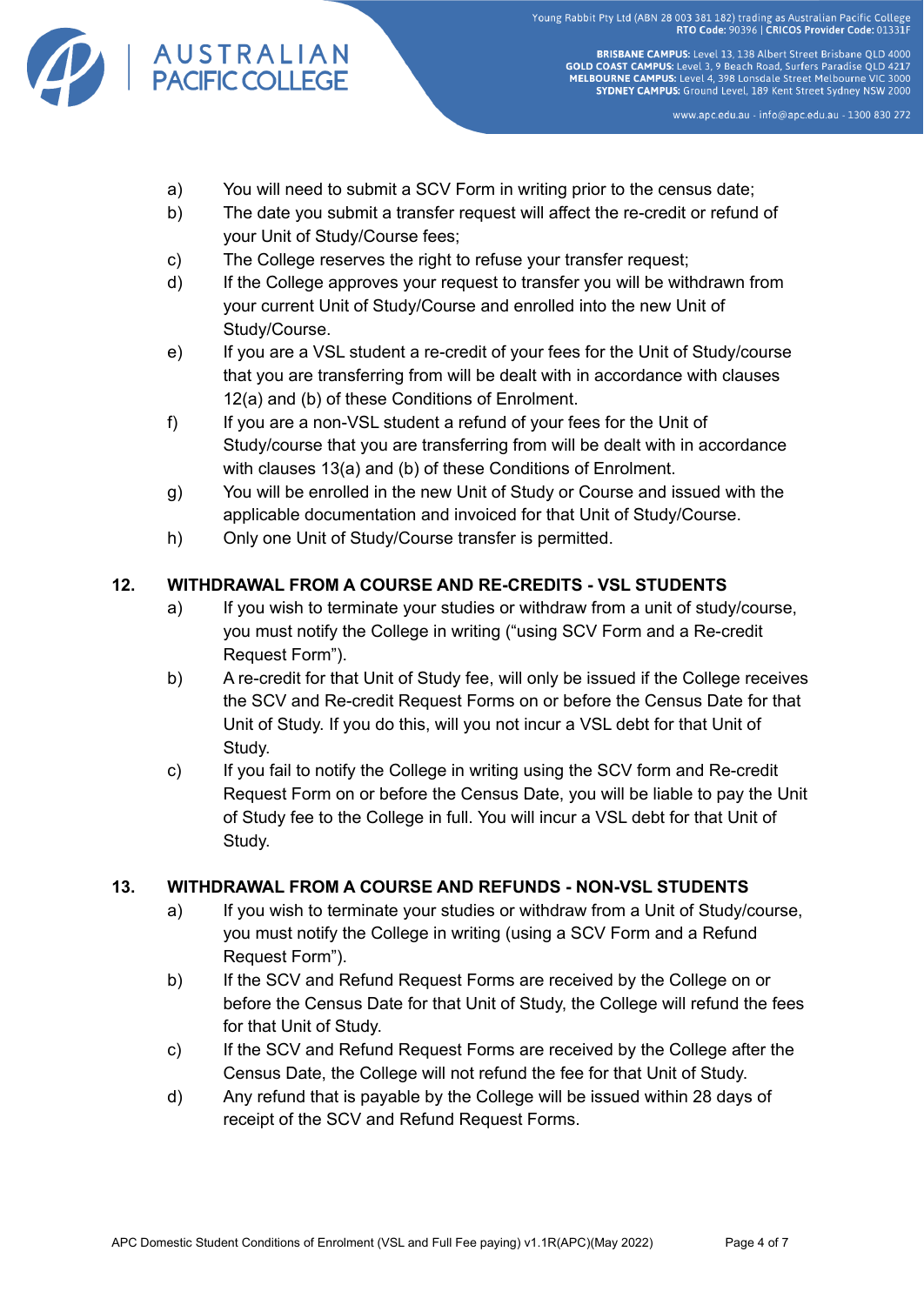

**BRISBANE CAMPUS:** Level 13, 138 Albert Street Brisbane QLD 4000 **GOLD COAST CAMPUS:** Level 3, 9 Beach Road, Surfers Paradise QLD 4000<br>**GOLD COAST CAMPUS:** Level 3, 9 Beach Road, Surfers Paradise QLD 4217<br>**MELBOURNE CAMPUS:** Level 4, 398 Lonsdale Street Melbourne VIC 3000 SYDNEY CAMPUS: Ground Level, 189 Kent Street Sydney NSW 2000

www.apc.edu.au - info@apc.edu.au - 1300 830 272

# **14. TUITION PROTECTION SCHEME ("TPS") - VSL STUDENTS ONLY**

If the College (or a third party delivering training and assessment on its behalf) defaults (that means it ceases delivering a course or closes entirely):

- a) the College will notify you and the TPS;
- b) the TPS will contact you to assist you to move to another provider who is delivering the same or a similar course;
- c) you will be able to complete your course at the new provider and not be charged for any units of study you paid for using a VSL but did not get to complete at the College.
- d) refunds are regulated by law; and
- e) if a suitable replacement course is not found for you by the TPS, you may be eligible for a re-credit of units of study you were unable to complete with the College.

If the College offers you a replacement course and you accept:

- a) you will not be charged tuition fees for a replacement component of the replacement course if tuition fees have been paid for the affected part of the original course:
- b) you will be enrolled in the replacement course as soon as practicable; and
- c) the College will inform the VSL Tuition Protection Director within 14 days of your acceptance of the replacement course.

# **15. RECOGNITION OF PRIOR LEARNING OR CREDIT TRANSFER**

The College will recognise the AQF qualifications and statements of attainment issued by other registered training organisations. Certified copies of qualifications need to be sighted and validated through contact with the issuing authority before you can be credited with these awards or admitted (if submitted prior to commencement of your course) into your chosen course.

#### **16. CERTIFICATION**

On successful completion of all assessments and the full payment of the Course Fee, the College will issue you appropriate certification under the AQF for your relevant Diploma or Advanced Diploma. If you do not complete the course, then a Statement of Attainment will be issued for those units in which you were found competent.

# **17. COMPLAINTS AND APPEALS**

You are encouraged to attempt an informal resolution of any complaint or appeal you may have by directly engaging the staff member or student to whom your complaint or appeal relates. If it is not possible to resolve the complaint informally you should refer to the Student Complaints and Appeals Policy found on the Website for formal and external complaints and appeals processes. This process is also applicable to complaints against third party providers.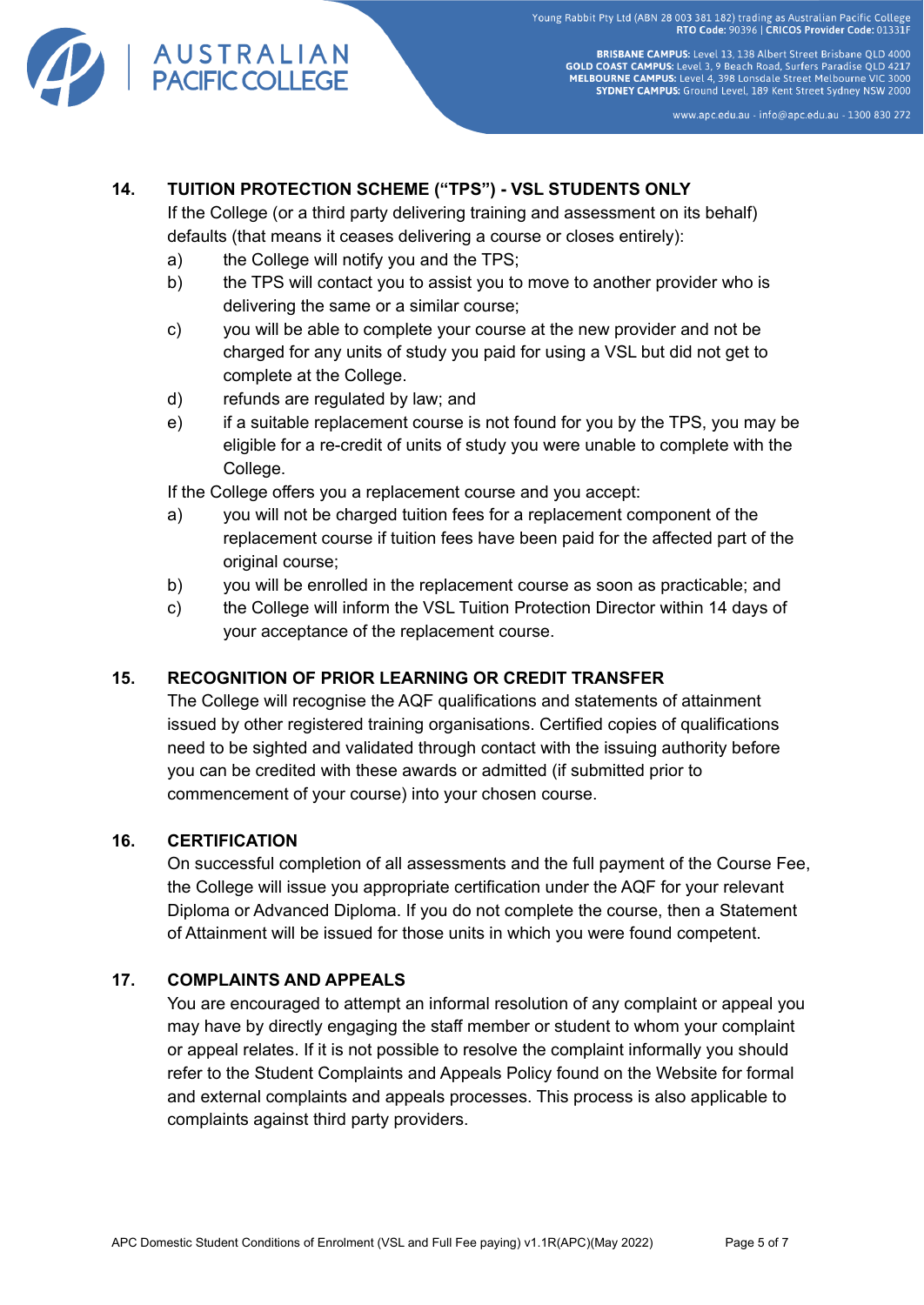

**BRISBANE CAMPUS:** Level 13, 138 Albert Street Brisbane OLD 4000 **GOLD COAST CAMPUS:** Level 3, 9 Beach Road, Surfers Paradise QLD 4217<br>MELBOURNE CAMPUS: Level 3, 9 Beach Road, Surfers Paradise QLD 4217 SYDNEY CAMPUS: Ground Level, 189 Kent Street Sydney NSW 2000

www.apc.edu.au - info@apc.edu.au - 1300 830 272

# **18. CLOSURE OF THE COLLEGE**

In the unlikely event the College closes or ceases to deliver any part of the training product that you are enrolled in the College will:

- a) notify you;
- b) issue an AQF testamur and record of results to any student who has completed the requirements of the relevant qualification; or
- b) issue a statement of attainment to a student who has not completed the requirements of a qualification, but has completed one or more units of competency.

#### **19. THIRD PARTY PROVIDERS**

The College does not have any current third party agreements. In the event, a third party is providing training and assessment under an agreement with the College, students are assured that the College:

- a) is responsible for the quality of the training and assessment provided;
- b) is responsible for the issuing of all qualifications and statements of attainment; and
- c) will communicate any changes to these arrangements to the student.

#### **20. CREDIT CHECK**

By accepting these Conditions of Enrolment you are giving your consent to the College undertaking a credit check on you.

#### **21. INTERNSHIP**

If your course contains a mandatory internship:

- a) it is your responsibility to find and complete the internship component of your course. The College will assess the suitability of any such workplace you have identified; and
- b) the College will make reasonable efforts to organise for assessment to be conducted in conjunction with your approved workplace.

# **22. COPYRIGHT AND INTELLECTUAL PROPERTY**

The course material that the College provides to you shall become your property. However, the content of the course materials, including copyright and all other such intellectual property rights contained therein, remain the property of the College or a nominated third party. You may not reproduce any part of the course materials without the prior written consent of the College.

#### **23. CHANGES TO DETAILS**

It is your responsibility to inform the College in writing within seven days of any corrections or changes to your personal details including name, address and phone numbers, payment options and banking details.